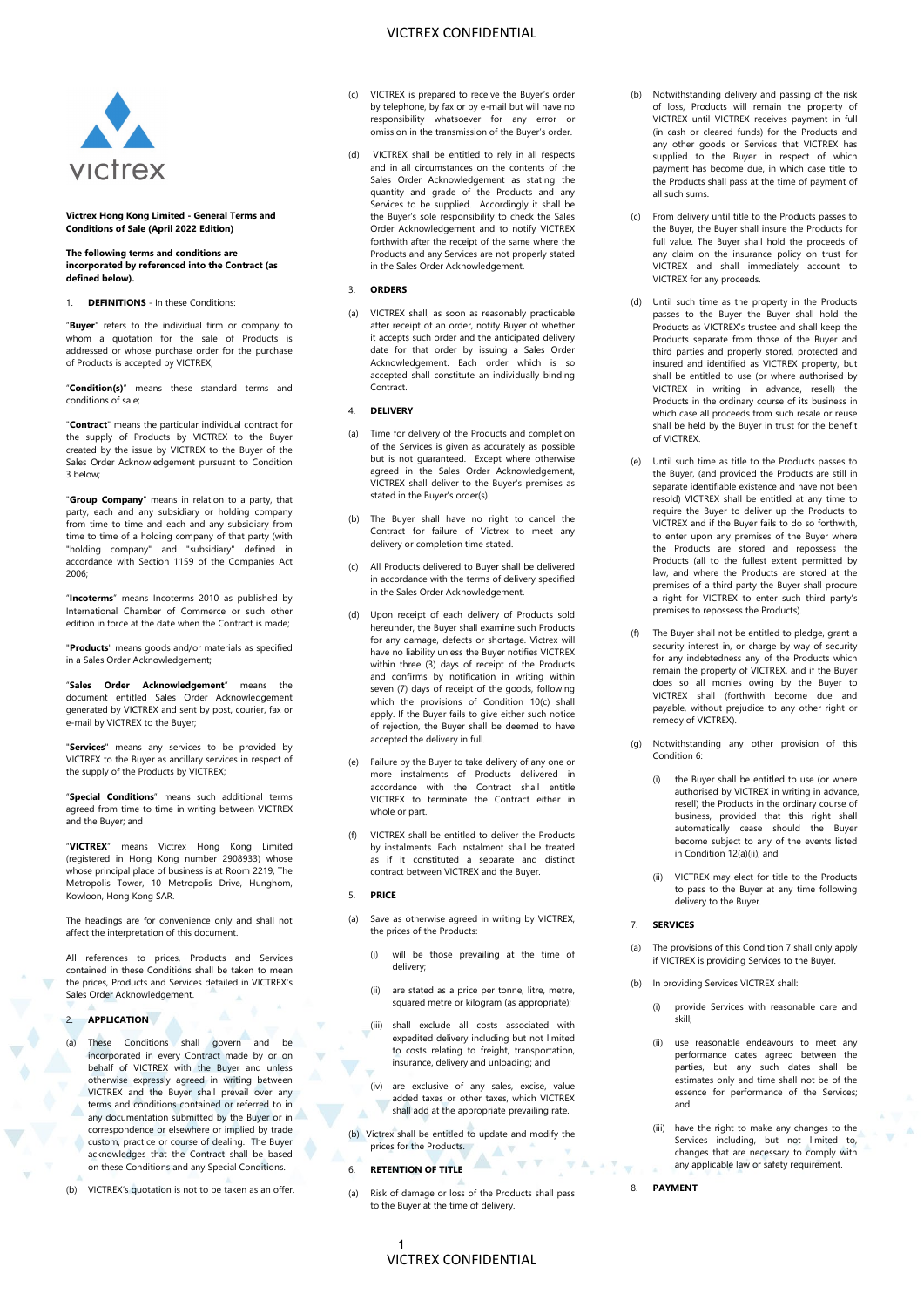- VICTREX CONFIDENTIAL
- <span id="page-1-1"></span>(a) VICTREX may, on or after the date it sends any instalment of the Products, invoice the Buyer for those Products
- <span id="page-1-2"></span>(b) Buyer shall pay each invoice in full in accordance with the payment terms as set out on the invoice. Time shall be of the essence for payment of invoices by the Buyer.
- (c) Notwithstanding the provisions of Condition[s 8\(a\)](#page-1-1) an[d 8\(b\),](#page-1-2) VICTREX reserves the right (in VICTREX's absolute discretion) to require payment in full for the Products on or before delivery or otherwise to change any credit terms given to the Buyer from time to time.
- (d) Interest is payable on overdue amounts of invoices at the rate of 3% over Barclays Bank plc base rate from time to time, to run from the due date for payment until receipt by VICTREX of the full amount (including any accrued interest) whether before or after judgment.
- VICTREX may suspend the supply of Products to the Buyer where any payment is overdue from the Buyer to VICTREX under any Contract or any contract between VICTREX (or any Group Company of VICTREX) and a Group Company of the Buyer, until all such amounts have been paid.
- (f) All sums payable in respect of an order shall be payable in full by the Buyer without deduction of any kind, whether by way of set-off, counterclaim or otherwise howsoever. The Buyer shall not be entitled to set-off an amount owing or alleged to be owing to it by VICTREX against amounts owing by it to VICTREX.

### 9. **EXPORT SALES**

- (a) The Buyer acknowledges that the export of Products and any associated technology, including intellectual property as further described in Condition 13, may be subject to export control regulations in certain applicable jurisdictions (as such regulations may be amended from time to time).
- (b) Buyer agrees that as a condition of VICTREX's acceptance of any order and therefore any Contract made under these Conditions, that:
	- (i) the Products and any associated technology will not be used:
		- (1) for purposes associated with any chemical, biological, nuclear weapons or missiles capable of delivering such weapons, or in support of any terrorist activity; or
		- (2) in breach of any applicable laws, export restrictions, financial or trade sanctions or trade embargoes,<br>including without limitation, in without limitation, in violation of any applicable export licensing requirements under the United States Export Administration Regulations; and
	- (ii) the Products and any associated technology will not be resold if it is known or suspected that they are intended to be used for such purposes.
- (c) In the event that VICTREX is not able to obtain any requisite governmental licence, consent or permit or other authorisation in fulfilment of any order or Contract, VICTREX shall not be liable to the Buyer or any third party in respect of any bond or guarantee or for any loss, damage or other resultant financial penalty.
- (d) The sales of the Products are subject to the Incoterm (if any) stated in the Sales Order Acknowledgement. In the event of any conflict between the provisions of Incoterms and these Conditions, then the Sales Acknowledgement Order shall prevail.
- (e) It is hereby agreed between the parties that the United Nations Convention on Contracts for the

International Sales of Products shall not apply to any Contract pursuant to these Conditions.

(f) The Buyer shall be responsible for complying with any legislation or regulations governing the importation of Products into the country of destination and for the payment of any duties on them.

### 10. **WARRANTY AND LIABILITY**

- VICTREX warrants that the Products will, when delivered, comply with VICTREX's standard specification applicable at the time of manufacture.
- <span id="page-1-0"></span>(b) VICTREX reserves the right to amend the standard specification if required by any applicable statutory or regulatory requirement, and VICTREX shall notify the Buyer in any such event.
- (c) VICTREX is not liable for any defect in the Products unless the Buyer has given notice to VICTREX within the time periods provided in Condition [4\(d\).](#page-0-2) If the Buyer notifies VICTREX of a defect in the Products within the specified time periods, VICTREX's only obligation is, at its option, to either
	- (i) replace or repair any quantity of the Products that are damaged or defective; or
	- (ii) refund to the Buyer the amount paid by the Buyer for the quantity of the Products that are the subject of the claim, together with the applicable transportation costs.
- VICTREX makes no representations and gives no warranties or undertakings:
	- (i) as to the suitability or otherwise of the Products for use in the manufacture of products by the Buyer or any other application;
	- (ii) as to the ownership, validity or subsistence of any intellectual property that may subsist in the Products or in any application or use thereof; or
	- (iii) for the benefit of the Buyer or the Buyer's customers or agents.
- (e) It shall be the sole responsibility of the Buyer to determine the suitability of the Products for use in the manufacture of products by the Buyer or any other application and any use that the Buyer may make of the Products is at Buyer's own risk.
- If the Buyer intends to use the Products in a regulated area, it shall be the sole responsibility of the Buyer to determine the suitability of the Products in accordance with all applicable laws, regulations and standards (together "**Applicable Regulations**". The Buyer agrees that as a condition of VICTREX's acceptance of any order and therefore, any Contract made under these Conditions, that the Buyer shall not use the Products for any purpose or area that is not allowed under the provisions of Applicable Regulations. If the Buyer is in violation of any provisions of Applicable Regulations, it shall be deemed to be in breach of the Contract and VICTREX shall be entitled to terminate the Contract immediately without prejudice to any other of VICTREX's rights and remedies.
- (g) VICTREX has not and will not participate in the design, manufacture, sale or distribution of any of the Buyer's products.
- (h) VICTREX is not liable to the Buyer, whether in contract, tort (including negligence) or restitution, or for breach of statutory duty or misrepresentation, or otherwise, for:
	- (i) any defect in the Products or Services caused by fair wear and tear, abnormal or unsuitable conditions of storage, or working conditions, or use after delivery, or an act, omission or default of the Buyer or a third party; or

 $\mathfrak{p}$ 

- (ii) any defect that arises as a result of using the design, drawing or specification supplied by the Buyer; or
- (iii) the Products differ from the standard selling specification as a result of changes made to ensure they comply with applicable statutory or regulatory requirements; or
- (iv) loss of revenues, loss of contracts or loss of profits, whether direct, indirect or consequential loss, nor for any indirect or consequential loss and whether arising from negligence, breach of contract or otherwise.
- (i) The entire liability of VICTREX under or in connection with the Contract, whether in contract, tort (including negligence) or restitution, or for breach of statutory duty or misrepresentation, or otherwise, is limited to an amount equal to two times the total of the charges payable by the Buyer under the Contract.
- Except as set out in these Conditions, all conditions, warranties and representations, express or implied by:
	- (i) statute;
	- (ii) common law; or
	- (iii) otherwise, in relation to:
		- (1) the Products; or
		- (2) any intellectual property that may subsist in the Products or in any use or application thereof,

are excluded to the fullest extent permitted by law.

- Nothing in these Conditions shall exclude or limit a party's liability for fraud, for death or personal injury caused by its negligence, or for any other matter, if and to the extent that under Hong Kong Law, liability for it cannot be excluded, restricted or limited in the context of this Agreement. The invalidity, illegality or unenforceability of any part of these Conditions does not affect or impair the continuation in force of the remainder of these Conditions.
- This Condition 10 shall survive termination of the Contract.

### 11. **INDEMNITY**

The Buyer agrees to indemnify, hold harmless, and defend VICTREX, any Group Company of VICTREX, and each of its or their respective<br>officers, directors, agents, employees, directors, agents, representatives, successors, and assigns (collectively, "**Indemnified Parties**") from and against any and all claims, demands, damages, fines, penalties, losses, causes of action, liabilities, and judgments (collectively, "Claims") of every kind (including all expenses of litigation, court costs, and reasonable legal fees), for damage to any property or injury to or death of any person (including, but not limited to, employees of the Buyer) resulting from, arising out of, or in any way connected with the acts or omissions to act, of the Buyer, its officers, agents, employees, representatives, and contractors (collectively, the "**Buyer Parties**"), including to the extent any such Claims are based in part upon the joint or concurrent negligence or strict liability of Indemnified Parties, or whether any such Claims are by way of tort or contract or otherwise. The Buyer will not be required to indemnify Indemnified Parties for any Claims determined by final judgment of a court to have been caused by the wilful misconduct or gross negligence of Indemnified Parties. The Buyer shall also indemnify, hold harmless, and defend Indemnified Parties from and against any and all Claims resulting from, arising out of, or in any way connected with, any breach of these Conditions or any Contract made under them by any of the Buyer Parties, including breaches of any representation or warranty made hereunder, or the failure of any of the Buyer Parties to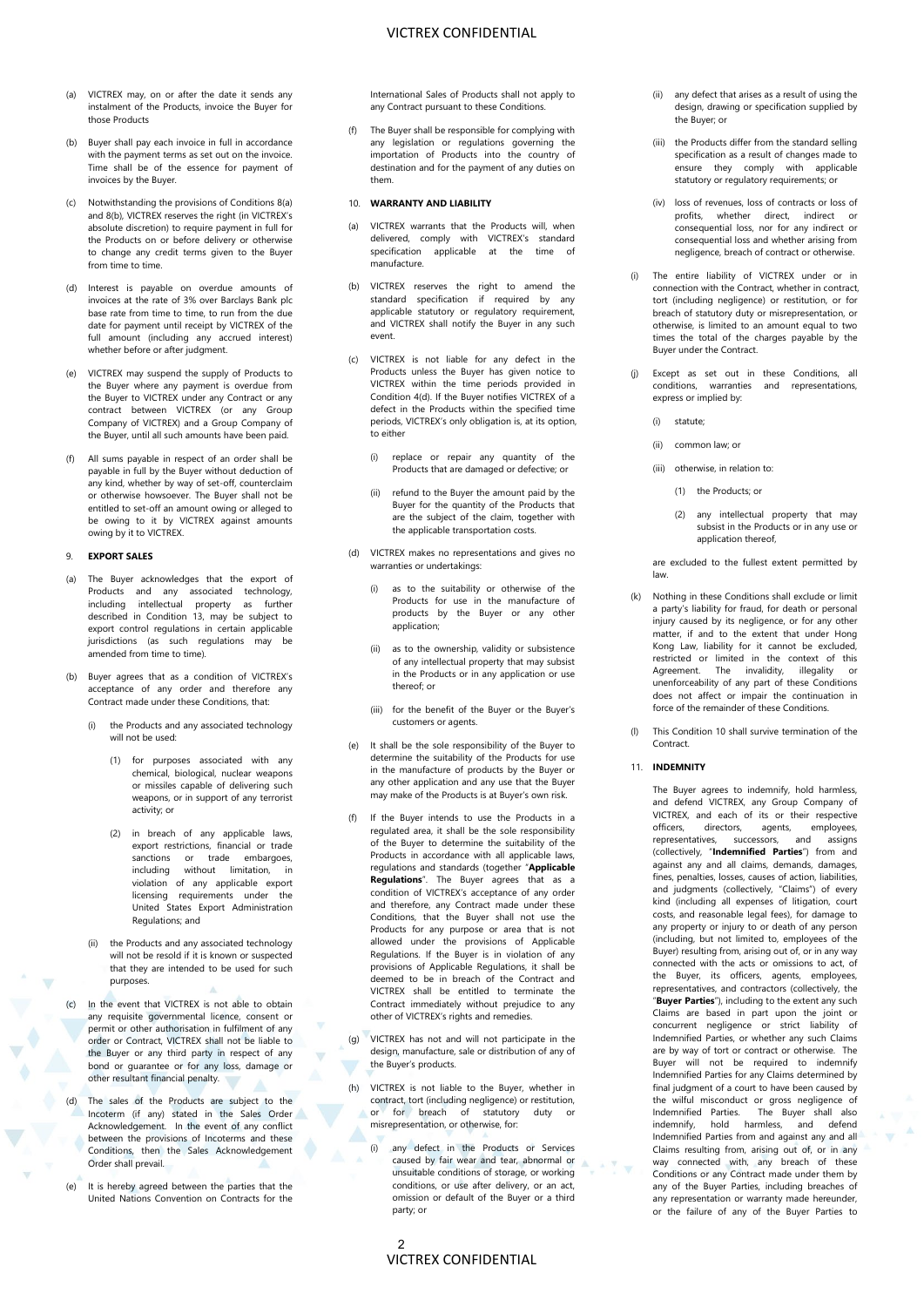# VICTREX CONFIDENTIAL

comply with any third party requirements or with any laws including, but not limited to, fines, penalties, and monetary sanctions imposed by any governmental entity, or political subdivision or agency thereof, associated with any such failure.

# 12. **TERMINATION**

- (a) Either party shall be entitled to terminate the Contract by giving written notice to the other if:
	- the other party commits a material breach of any of these Conditions or any Contract made under them and in the case of a material breach capable of remedy, fails to do so within thirty (30) days of written notice being received specifying the material breach and requiring its remedy; and/or
	- (ii) if any encumbrancer takes possession of or a receiver, administrative receiver or similar officer is appointed over any of the property or assets of the other party or if the other party makes any voluntary arrangement with its creditors or becomes subject to an administration order or has an administrator appointed or goes into liquidation or has a resolution for its winding-up passed (except for the purpose of amalgamation or reconstruction not involving insolvency where the resulting entity agrees to be bound by or assumes the obligations imposed on the other party) or becomes insolvent or bankrupt or anything analogous to any of these events under the law of any jurisdiction occurs in relation to the other party or if the other party ceases or threatens to cease to carry on business or if the financial position of the other party deteriorates to such an extent that in the reasonable opinion of the performing party the capability of the other party adequately to fulfil its obligations under the Contract has been placed in jeopardy.
- (b) On termination or expiry of the Contract, however arising, the Buyer shall immediately pay to VICTREX all of VICTREX's outstanding unpaid invoices and interest and, in respect of Products supplied but for which no invoice has been submitted, VICTREX shall submit an invoice, which shall be payable by the Customer immediately on receipt.
- The termination or expiry of the Contract, however arising, will be without prejudice to the rights and remedies of VICTREX accrued prior to termination. The Conditions that expressly or impliedly have effect after termination will continue to be enforceable notwithstanding termination or expiry of the Contract.

# 13. **INTELLECTUAL PROPERTY**

(a) All intellectual property rights (including but not limited to patents, trade marks, service marks, rights in designs, copyrights, database rights (whether or not any of these is registered and including applications for registration of the foregoing) and all rights and forms of protection of a similar nature or which have equivalent or similar effect to any of the foregoing which may subsist anywhere in the world) in or to the Products or which are used or created in connection with performing the Services shall vest in and shall remain vested in VICTREX. The Buyer acknowledges that these Conditions or any Contract do not operate to vest in the Buyer any right, title or interest in or to any such rights. The Buyer shall not at any time assert any rights in the goodwill attaching to any of VICTREX's produill attaching to any of VICTREX's<br>trademarks or other intellectual property, and all such rights shall vest in and ensure exclusively for the benefit of VICTREX. If the Buyer challenges the validity of VICTREX's rights in or to, or the validity of any of VICTREX's trademarks (or any applications or registrations thereof) or any other intellectual property of VICTREX, then VICTREX shall be entitled to terminate the Contract immediately.

(b) The Buyer shall not cause or allow to be analysed and/or reverse engineered any Products, or any samples provided by VICTREX, to determine the chemical composition, formulation or measure the properties of such Products or samples, unless with the prior written consent of VICTREX, which may be given or withheld in the sole and absolute discretion of VICTREX.

### 14. **CONFIDENTIALITY**

- (a) Each party agrees that all information received from the other party under the Contract, including the nature of the Products and/or Services to be provided by VICTREX and the existence of any Contract shall be maintained in confidence and not disclosed to others, except as such disclosure may be required by applicable law or court order and the receiving party agrees not to use such information for any purpose other than the fulfilment of a Contract without the prior written consent of the other party. The obligations of confidentiality shall survive termination or expiry of the Contract.
- (b) Each party shall use reasonable care to protect the confidentiality of information received from the other party but in all events no lesser standard of care to protect the confidentiality of information received from the other party than it uses to protect its own confidential information, and shall limit disclosure of such information to those of its personnel and consultants and those of VICTREX's Group Companies who have an actual need to know and have a written obligation to protect the confidentiality of such information.

### 15. **ANTI-BRIBERY**

- (a) Each party shall comply with all applicable laws, statutes, regulations and codes relating to antibribery and anti-corruption in any jurisdiction applicable to the parties and the supply of the Products and/or Services ("**Applicable Bribery Law**"). No party shall place the other in breach of any Applicable Bribery Law.
- (b) Each party shall maintain in place throughout the term of this Contract its own adequate policies and procedures to ensure compliance by it and its personnel with the Applicable Bribery Law, and will enforce those policies and procedures as necessary to avoid any breach by it or its personnel of Applicable Bribery Law. Each party shall promptly answer reasonable enquiries from the other party relating to those policies and procedures.
- (c) The Buyer shall promptly report to VICTREX any request or demand for any undue financial or other advantage of any kind received by the Buyer in connection with the performance of this Contract.
- (d) Breach of this Condition 15 shall be deemed a material breach and not capable of remedy.

# 16. **DATA PROTECTION**

Both parties shall comply with the requirements of all applicable data protection legislation ("**Data Protection Legislation**"). The parties acknowledge that in the event personal data is disclosed in relation to the Contract, they shall in good faith agree the appropriate data protection obligations to enable compliance with applicable Data Protection Legislation.

### 17. **FORCE MAJEURE**

If VICTREX is prevented, hindered or delayed from or in supplying Products by an event or circumstance beyond its control (including, without limitation, strikes, lockouts and other industrial disputes, accidents, act of God, war, riot, civil commotion, malicious damage, pandemic or epidemic, compliance with a law or governmental order, rule, regulation or direction, reductions in or unavailability of power at manufacturing plant, breakdown of plant or machinery, or shortage or unavailability of raw materials from normal sources or routes of supply or delay by the Buyer in the performance of any of its obligations

under the Contract (each of the foregoing being a "Force Majeure Event")) VICTREX may, at its option and without any liability for any loss or damage suffered by Buyer:

- (a) suspend deliveries while the Force Majeure Event (or its effects) continues (or continue); or
- (b) terminate any Contract so affected with immediate effect by written notice to the Buyer.

# 18. **REMEDIES AND WAIVERS**

No delay or omission by either party in exercising any right, power or remedy provided by law or under these Conditions shall:

- (a) affect that right, power or remedy; or
- (b) operate as a waiver of it.

The single or partial exercise of any right, power or remedy provided by law or under these Conditions shall not preclude any other or further exercise of it or the exercise of any other right, power or remedy. The rights, powers and remedies provided in these Conditions are cumulative and not exclusive of any rights, powers and remedies provided by law.

### 19. **THIRD PARTY RIGHTS**

- (a) The Buyer agrees that the controls, benefits, rights and licences granted to VICTREX under the Contract are also granted to each member of VICTREX's Group and that any loss suffered by VICTREX or a member of VICTREX's Group as a result of any action or omission under the Contract shall be deemed to be a loss of VICTREX and recoverable from the Buyer under the Contract (subject to the agreed exclusions and limits on liability).
- (b) Other than as set out in Condition 19(a) above, a person who is not a party to the Contract will have no right under the Contract Ordinance (Cap 623 of the Laws of Hong Kong) or otherwise to enforce any of its terms.

#### 20. **NO PARTNERSHIP**

Nothing in these Conditions and no action taken by the parties pursuant to these Conditions and any Contract made under them shall constitute a partnership, association, joint venture or other cooperative entity between the parties.

### 21. **GOVERNING LAW**

These Conditions and any Contract made under them are governed by, and shall be construed in accordance with, Hong Kong law. All disputes are to be settled by arbitration in Hong Kong by arbitration in English.

#### 22. **NO HUMAN IMPLANTATION**.

The Buyer will not use, or cause to be used, any Products for any application intended for (i) human implantation, (ii) permanent oral and/or dental contact or (iii) blood or tissue contact for 24 hours or more. VICTREX may immediately terminate the Contract or suspend further shipments of Products to the Buyer, in the event that the Buyer has breached this Condition or if VICTREX reasonably believes that the Buyer intends to or has breached this Condition

# 23. **SEVERANCE**

If any provision or part-provision of the Contract is or becomes invalid, illegal or unenforceable, it shall be deemed deleted, but that shall not affect the validity and enforceability of the rest of the Contract. If any provision of the Contract is deemed deleted under this clause 11.6 the parties shall negotiate in good faith to agree a replacement provision that, to the greatest extent possible, achieves the intended commercial result of the original provision.

24. **ENTIRE AGREEMENT**